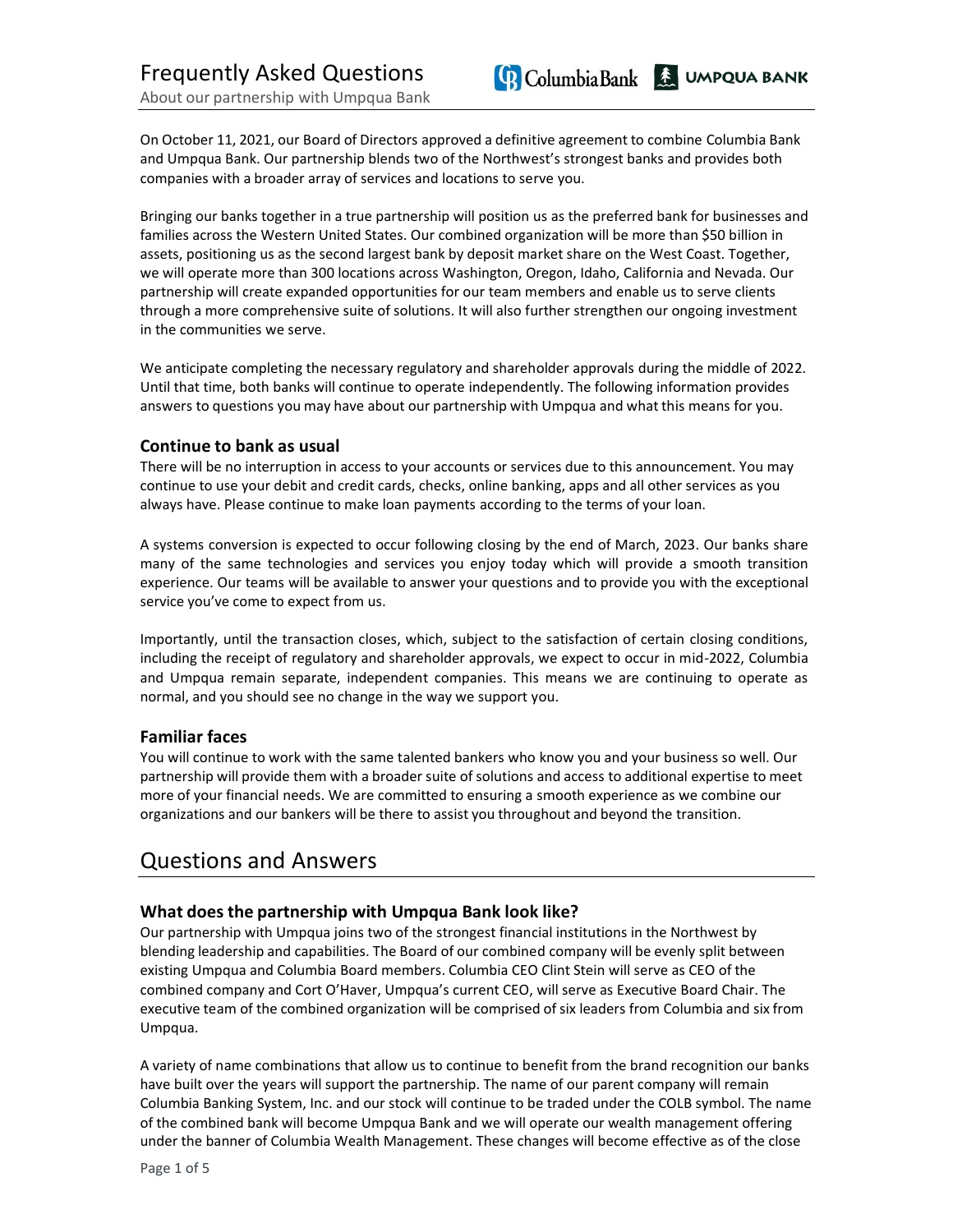

of the partnership, which is expected to occur in the of middle of 2022. Additional communication about our progress will be provided as we proceed with the transition.

### **Who is Umpqua Bank?**

Umpqua Bank is the largest bank headquartered in the Pacific Northwest, with more than \$30 billion in assets and more than 200 locations across the Western United States. Since they opened their doors in 1953, they have maintained their values while continuing to grow. Umpqua believes that by helping businesses and families thrive, they build economic vitality that extends far beyond their doors. By caring about their customers, communities and one another they're creating opportunities to make a difference both as individuals and as a company.

### **What does this change mean for my banking relationship?**

In addition to our existing premium solutions like investments, insurance and trust services, partnering with Umpqua will allow us to offer you access to a broader suite that includes leasing services, expanded home lending options and additional technological capabilities such as mobile apps that make communicating with your banker as easy as texting a friend or family member. A combined network of more than 300 locations in five states will mean a branch or ATM is nearby whenever you need it.

The size of our combined institution provides greater lending capacity for our bankers. You will be able to grow comfortably with us while enjoying the same relationships with the bankers you know and trust.

## **What will happen to my banker?**

You will continue to enjoy the same relationship with our bankers as you always have. We value the relationship you share with your banker and it is important to us that you continue to work with someone who knows you. Additionally, your banker will have access to more solutions and specialized expertise to help you and your business thrive.

## **What kinds of changes can I expect in the next few months?**

You will see no immediate changes to the services we provide. As the close of our partnership approaches, you will receive additional information. Changes to your accounts and services will not occur until a systems conversion, which is scheduled to be completed after closing by the end of March 2023. Information surrounding any of these changes will be provided to you well in advance.

Up-to-date information about our progress will be available in the Information Center at ColumbiaBank.com/umpqua.

#### **Can I visit an Umpqua Bank branch to conduct my banking?**

At this time, you are unable to conduct your banking at any branch of Umpqua Bank. Please continue to use any of our branch locations to conduct your daily banking. You may begin using Umpqua Bank branches to conduct most of your banking following the close of our partnership, which is expected to occur in the middle of 2022.

#### **Can I use an Umpqua Bank ATM without paying a fee?**

You may not use an Umpqua Bank ATM without incurring fees at this time. Once the partnership has closed, you may use your ATM or debit card more than 300 Columbia Bank and Umpqua Bank ATMs without a fee.

## **I saw a notice in the paper that some Columbia or Umpqua locations are going to close. Why was this posted?**

Due to the overlap between some retail locations in our footprint, there will be some consolidation or closing of locations as we prepare to combine our organizations at the closing of the combination between Umpqua and Columbia.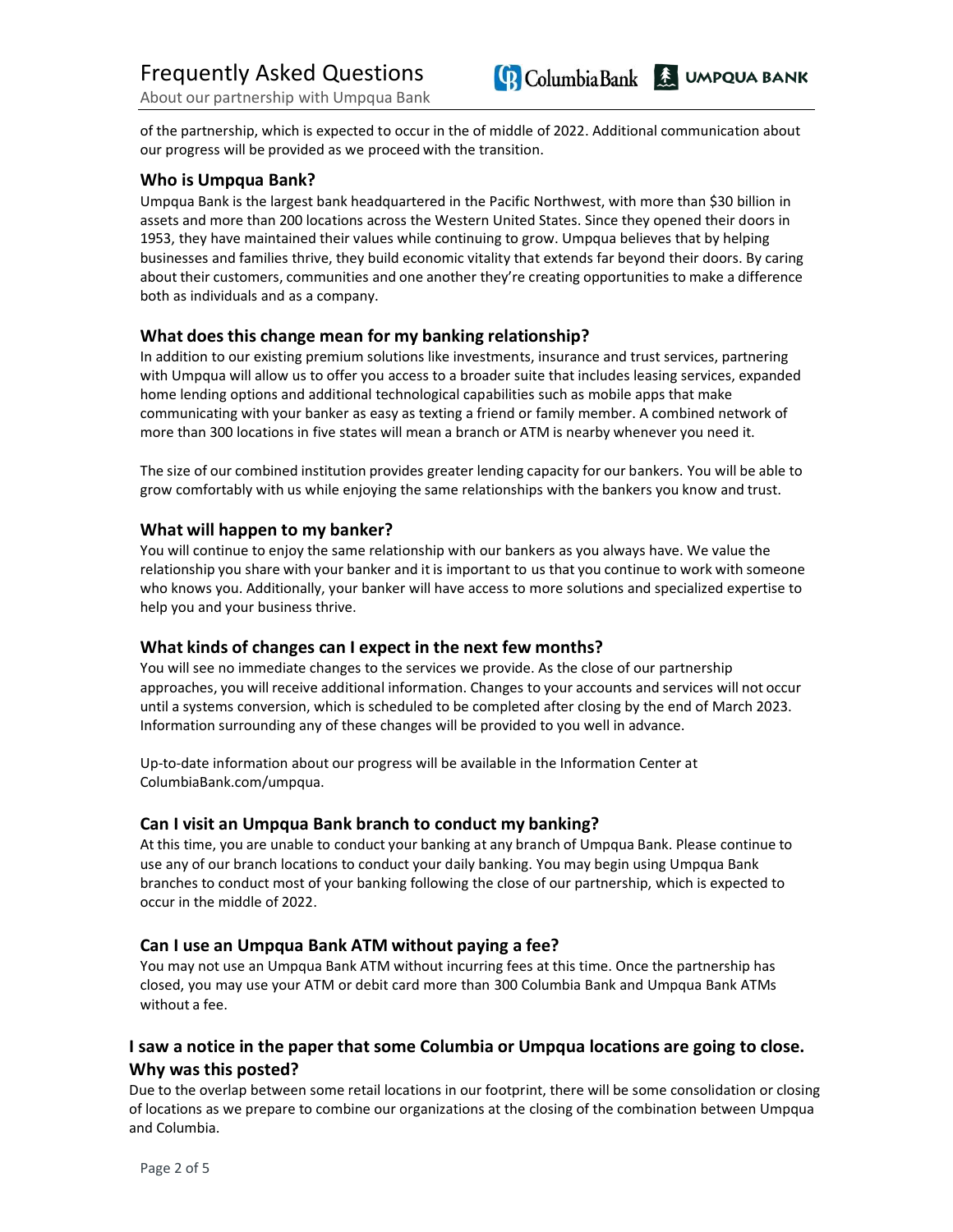About our partnership with Umpqua Bank

As part of the review process of the proposed combination, we are required to share details about the locations we are proposing to be consolidated after the close of the combination. You can view the list here. It is important to understand that the list has not been finalized as we are still waiting on regulatory approval.

**Columbia Bank Columbia Bank** 

## **Why were these locations selected?**

When evaluating a consolidation of a location, we evaluate many factors, with customer, employee and community impact being the main focus. Due to the proposed combination, there are situations where we have locations that will be within very close proximity to one another, and at times, across the street from one another. In most situations, locations are within under two miles from each other with the furthest being under 5 miles from each other.

## **When will these consolidations occur?**

None of the consolidations will take place until after the official close of the proposed combination, the timing of which is still unknown at this time and is subject to the receipt of regulatory approvals. Once we have a closing date, we will share more details about the schedule and will provide at least 90 days' notice to customers of the affected locations.

### **Is there anything I need to do to prepare for the consolidation?**

No, there is nothing you need to do to prepare for the consolidation. Any services you have will transfer to the new location automatically. There will be no changes to your accounts, online banking, debit cards, checks or any other service you use today.

### **What happens to the employees at the consolidating locations?**

Many of the employees you are used to seeing will transfer over to the new location and many others will be offered a role in the combined organizations.

## **Where can I find more information about Umpqua Bank?**

Additional information about Umpqua Bank can be found at umpquabank.com.

## **I did not see my question in the Q and A.**

Please contact your banker directly or call us at 877-272-3678.

## **FORWARD-LOOKING STATEMENTS**

This communication may contain certain forward-looking statements, including, but not limited to, certain plans, expectations, goals, projections, and statements about the benefits of the proposed transaction, the plans, objectives, expectations and intentions of Umpqua Holdings Corporation ("Umpqua") and Columbia Banking System, Inc. ("Columbia"), the expected timing of completion of the transaction, and other statements that are not historical facts. Such statements are subject to numerous assumptions, risks, and uncertainties. All statements other than statements of historical fact, including statements about beliefs and expectations, are forward-looking statements. Forward-looking statements may be identified by words such as "expect," "anticipate," "believe," "intend," "estimate," "plan," "target," "goal," or similar expressions, or future or conditional verbs such as "will," "may," "might," "should," "would," "could," or similar variations. The forward-looking statements are intended to be subject to the safe harbor provided by Section 27A of the Securities Act of 1933, Section 21E of the Securities Exchange Act of 1934, and the Private Securities Litigation Reform Act of 1995. While there is no assurance that any list of risks and uncertainties or risk factors is complete, below are certain factors which could cause actual results to differ materially from those contained or implied in the forward-looking statements: changes in general economic, political, or industry conditions; the magnitude and duration of the COVID-19 pandemic and its impact on the global economy and financial market conditions and Umpqua's and Columbia's respective businesses, results of operations, and financial condition; uncertainty in U.S. fiscal and monetary policy, including the interest rate policies of the Federal Reserve Board or the effects of any declines in housing and commercial real estate prices, high or increasing unemployment rates, or any slowdown in economic growth particularly in the western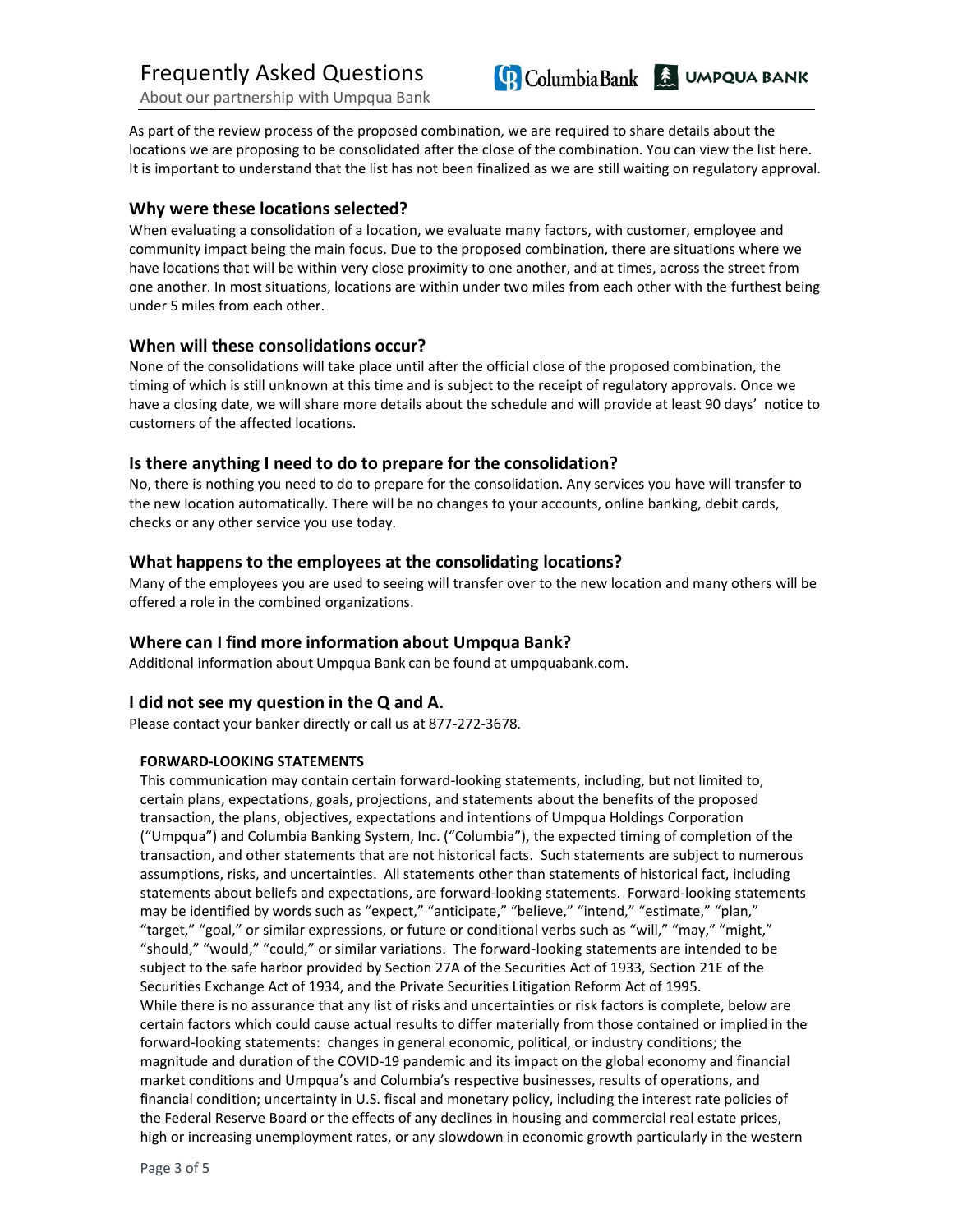# Frequently Asked Questions

About our partnership with Umpqua Bank

United States; volatility and disruptions in global capital and credit markets; movements in interest rates; reform of LIBOR; competitive pressures, including on product pricing and services; success, impact, and timing of Umpqua's and Columbia's respective business strategies, including market acceptance of any new products or services and Umpqua and Columbia's ability to successfully implement efficiency and operational excellence initiatives; the nature, extent, timing, and results of governmental actions, examinations, reviews, reforms, regulations, and interpretations; changes in laws or regulations; the occurrence of any event, change or other circumstances that could give rise to the right of one or both of the parties to terminate the merger agreement to which Umpqua and Columbia are parties; the outcome of any legal proceedings that may be instituted against Umpqua or Columbia; delays in completing the transaction; the failure to obtain necessary regulatory approvals (and the risk that such approvals may result in the imposition of conditions that could adversely affect the combined company or the expected benefits of the transaction); the failure to obtain shareholder approvals or to satisfy any of the other conditions to the transaction on a timely basis or at all; changes in Umpqua's or Columbia's share price before closing, including as a result of the financial performance of the other party prior to closing, or more generally due to broader stock market movements, and the performance of financial companies and peer group companies; the possibility that the anticipated benefits of the transaction are not realized when expected or at all, including as a result of the impact of, or problems arising from, the integration of the two companies or as a result of the strength of the economy and competitive factors in the areas where Umpqua and Columbia do business; certain restrictions during the pendency of the proposed transaction that may impact the parties' ability to pursue certain business opportunities or strategic transactions; the possibility that the transaction may be more expensive to complete than anticipated, including as a result of unexpected factors or events; diversion of management's attention from ongoing business operations and opportunities; potential adverse reactions or changes to business or employee relationships, including those resulting from the announcement or completion of the transaction; the ability to complete the transaction and integration of Umpqua and Columbia successfully; the dilution caused by Columbia's issuance of additional shares of its capital stock in connection with the transaction; and other factors that may affect the future results of Umpqua and Columbia. Additional factors that could cause results to differ materially from those described above can be found in Umpqua's Annual Report on Form 10-K for the year ended December 31, 2020 and its Quarterly Reports on Form 10-Q for the three-month periods ended March 31, 2021 and June 30, 2021, which are on file with the Securities and Exchange Commission (the "SEC") and available on Umpqua's investor relations website, www.umpquabank.com, under the heading "Financials," and in other documents Umpqua files with the SEC, and in Columbia's Annual Report on Form 10-K for the year ended December 31, 2020, its Quarterly Reports on Form 10-Q for the three-month periods ended March 31, 2021 and June 30, 2021, which are on file with the SEC and available on Columbia's website, www.columbiabank.com, under the heading "Financial Information" and in other documents Columbia files with the SEC.

All forward-looking statements speak only as of the date they are made and are based on information available at that time. Neither Umpqua nor Columbia assumes any obligation to update forward-looking statements to reflect circumstances or events that occur after the date the forward-looking statements were made or to reflect the occurrence of unanticipated events except as required by federal securities laws. As forward-looking statements involve significant risks and uncertainties, caution should be exercised against placing undue reliance on such statements.

#### **IMPORTANT ADDITIONAL INFORMATION AND WHERE TO FIND IT**

In connection with the proposed transaction (the "Transaction"), Columbia will file with the SEC a Registration Statement on Form S-4 that will include a Joint Proxy Statement of Umpqua and Columbia and a Prospectus of Columbia, as well as other relevant documents concerning the Transaction. Certain matters in respect of the Transaction involving Umpqua and Columbia will be submitted to Umpqua's and Columbia's shareholders for their consideration. This communication does not constitute an offer to sell or the solicitation of an offer to buy any securities or a solicitation of any vote or approval, nor shall there be any sale of securities, in any jurisdiction in which such offer, solicitation or sale would be unlawful prior to registration or qualification under the securities laws of any such jurisdiction. INVESTORS AND SHAREHOLDERS ARE URGED TO READ THE REGISTRATION STATEMENT AND THE JOINT PROXY STATEMENT/PROSPECTUS REGARDING THE TRANSACTION WHEN THEY BECOME AVAILABLE AND ANY OTHER RELEVANT DOCUMENTS FILED WITH THE SEC IN CONNECTION WITH THE TRANSACTION, AS WELL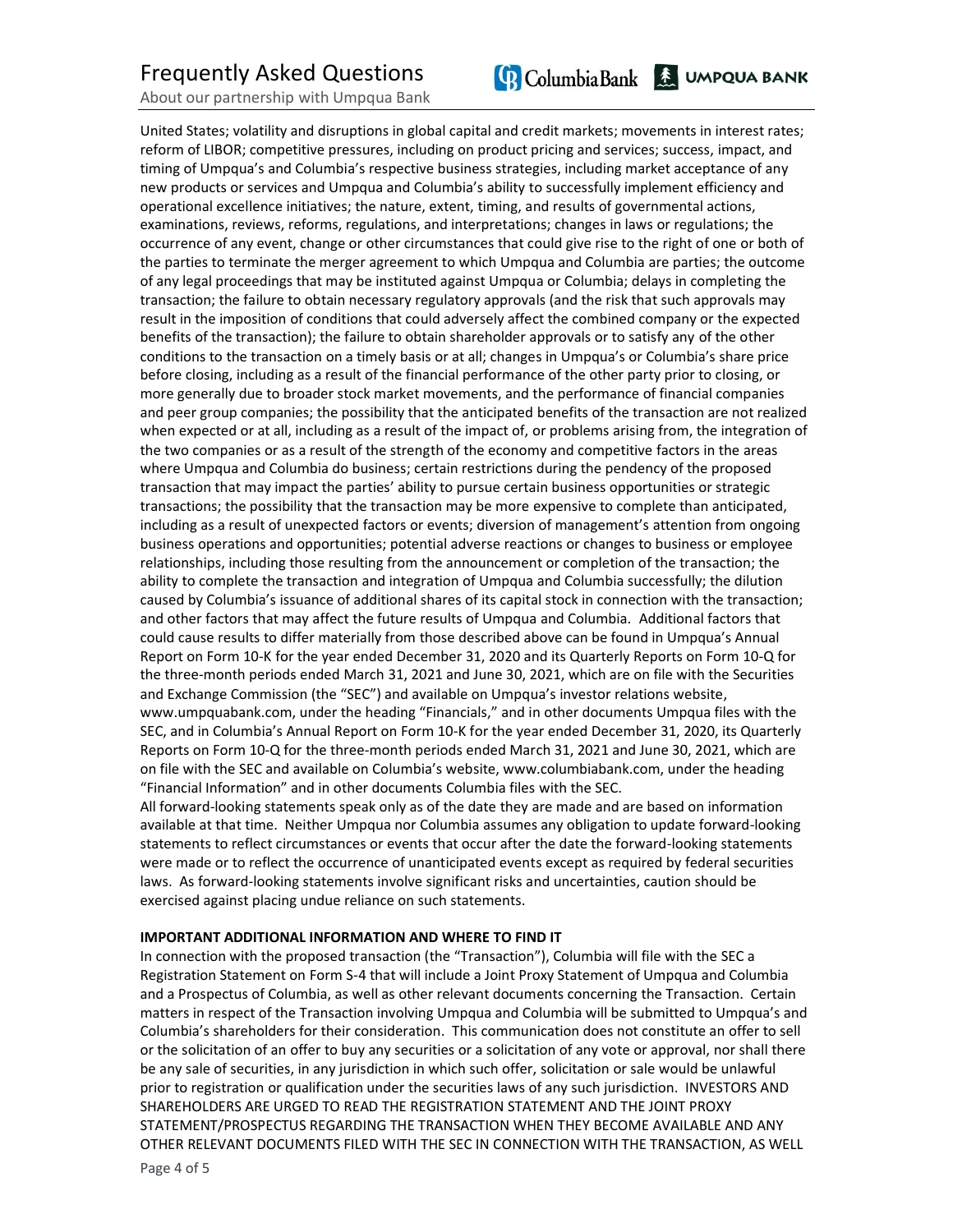About our partnership with Umpqua Bank



AS ANY AMENDMENTS OR SUPPLEMENTS TO THOSE DOCUMENTS, BECAUSE THEY WILL CONTAIN IMPORTANT INFORMATION. Shareholders will be able to obtain a free copy of the definitive joint proxy statement/prospectus, as well as other filings containing information about Umpqua and Columbia, without charge, at the SEC's website, www.sec.gov. Copies of the joint proxy statement/prospectus and the filings with the SEC that will be incorporated by reference in the joint proxy statement/prospectus can also be obtained, without charge, by directing a request to Umpqua Holdings Corporation, Attention: Andrew Ognall, One SW Columbia Street, Suite 1200, Portland, OR 97204, 503-727-4100 or to Columbia Banking System, Inc., Attention: Investor Relations, P. O. Box 2156, MS 3100, Tacoma, WA 98401-2156, 253-471-4065.

#### **PARTICIPANTS IN THE SOLICITATION**

Umpqua, Columbia, and certain of their respective directors and executive officers may be deemed to be participants in the solicitation of proxies from the shareholders of Umpqua and Columbia in connection with the Transaction under the rules of the SEC. Information regarding Umpqua's directors and executive officers is available in Umpqua's definitive proxy statement relating to its 2021 Annual Meeting of Shareholders, which was filed with the SEC on March 5, 2021, and other documents filed by Umpqua with the SEC. Information regarding Columbia's directors and executive officers is available in Columbia's definitive proxy statement relating to its 2021 Annual Meeting of Shareholders, which was filed with the SEC on April 12, 2021, and other documents filed by Columbia with the SEC. Other information regarding the participants in the proxy solicitation and a description of their direct and indirect interests, by security holdings or otherwise, will be contained in the joint proxy statement/prospectus relating to the